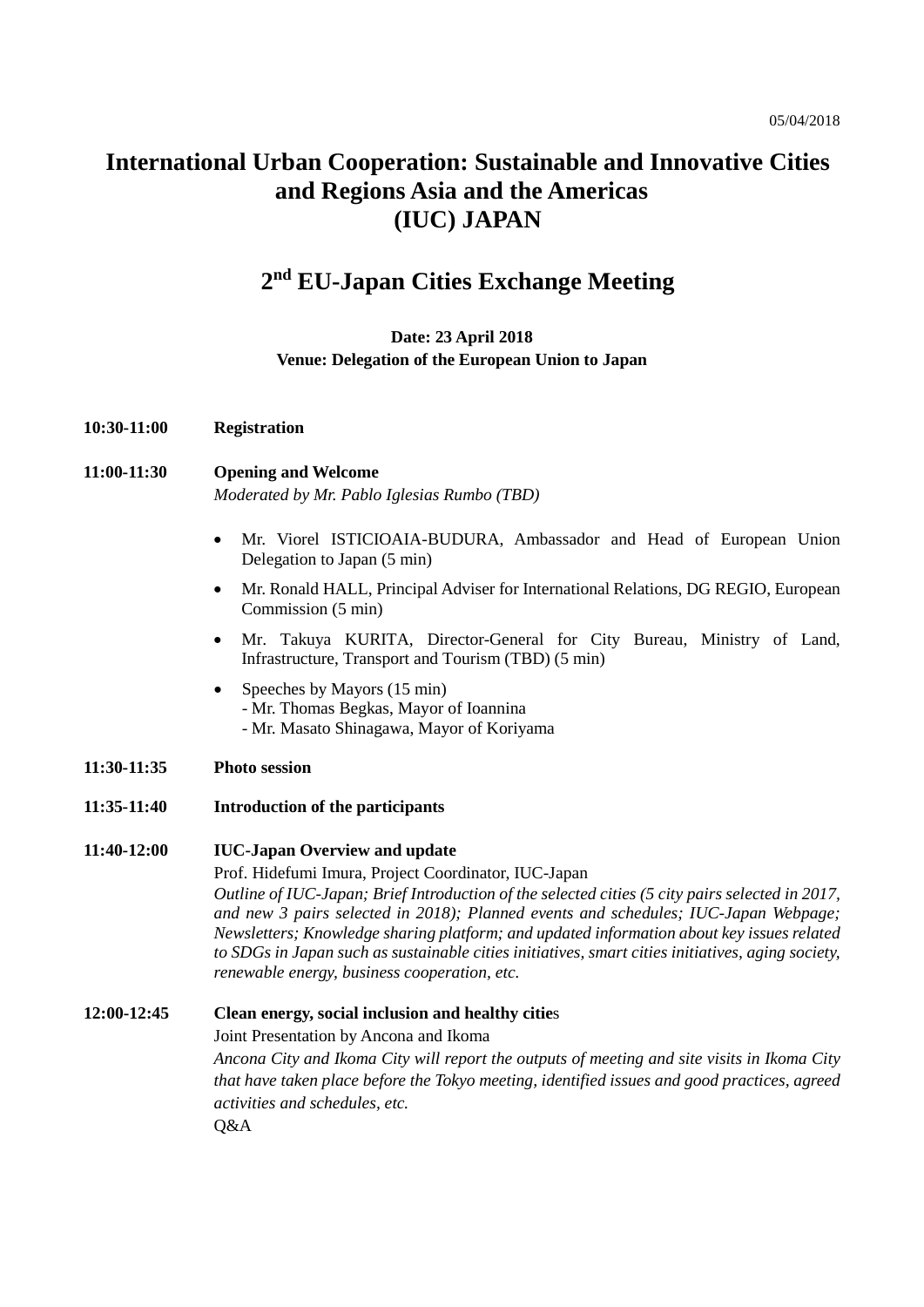| 12:45-14:00 | Lunch (lunch box will be provided)                                                                                                                                                                                                                                                                                                                                                       |
|-------------|------------------------------------------------------------------------------------------------------------------------------------------------------------------------------------------------------------------------------------------------------------------------------------------------------------------------------------------------------------------------------------------|
|             | <b>Afternoon Sessions</b><br>================                                                                                                                                                                                                                                                                                                                                            |
|             | <b>Joint Presentation by City Pairs (continued)</b><br>Each city pair will report on the planned meeting and site visits in Japanese cities which will<br>take place following the Tokyo meeting, ongoing activities of information exchange,<br>envisioned activities for mutual learning and cooperation, good practices to disseminate on<br>the knowledge sharing platform<br>$Q\&A$ |
| 14:00-14:30 | <b>Smart</b> city<br>Joint presentation by Yokohama and Frankfurt<br>Q&A                                                                                                                                                                                                                                                                                                                 |
| 14:30-15:00 | Clean technology and renewable energy<br>Joint Presentation by Essen and Koriyama<br>Q&A                                                                                                                                                                                                                                                                                                 |
| 15:00-15:30 | <b>Coffee/Tea Break</b>                                                                                                                                                                                                                                                                                                                                                                  |
| 15:30-16:00 | <b>Buildings and site regeneration</b><br>Joint Presentation by Hirosaki and Donostia-San Sebastián<br>Q&A                                                                                                                                                                                                                                                                               |
| 16:00-16:30 | <b>Sustainable mobility and transport</b><br>Joint Presentation by Ioannina and Ichinomiya<br>Q&A                                                                                                                                                                                                                                                                                        |
| 16:30-17:00 | Wrap-up:<br>Professor Hidefumi Imura, Project Coordinator, IUC-Japan<br>Summary of the meeting: Issues/topics identified<br>Tasks: Development of knowledge sharing platform; Case studies of good practices; and<br>Uploading of materials on the Webpage<br>Schedules: City-to-city events in Brussels on 10 October 2018; Study tours of Japanese cities<br>in October                |
|             | Closing remarks: Mr. Ronald HALL, Principal Adviser for International Relations, DG<br>REGIO, European Commission                                                                                                                                                                                                                                                                        |
| 17:00-19:00 | <b>Networking Reception</b>                                                                                                                                                                                                                                                                                                                                                              |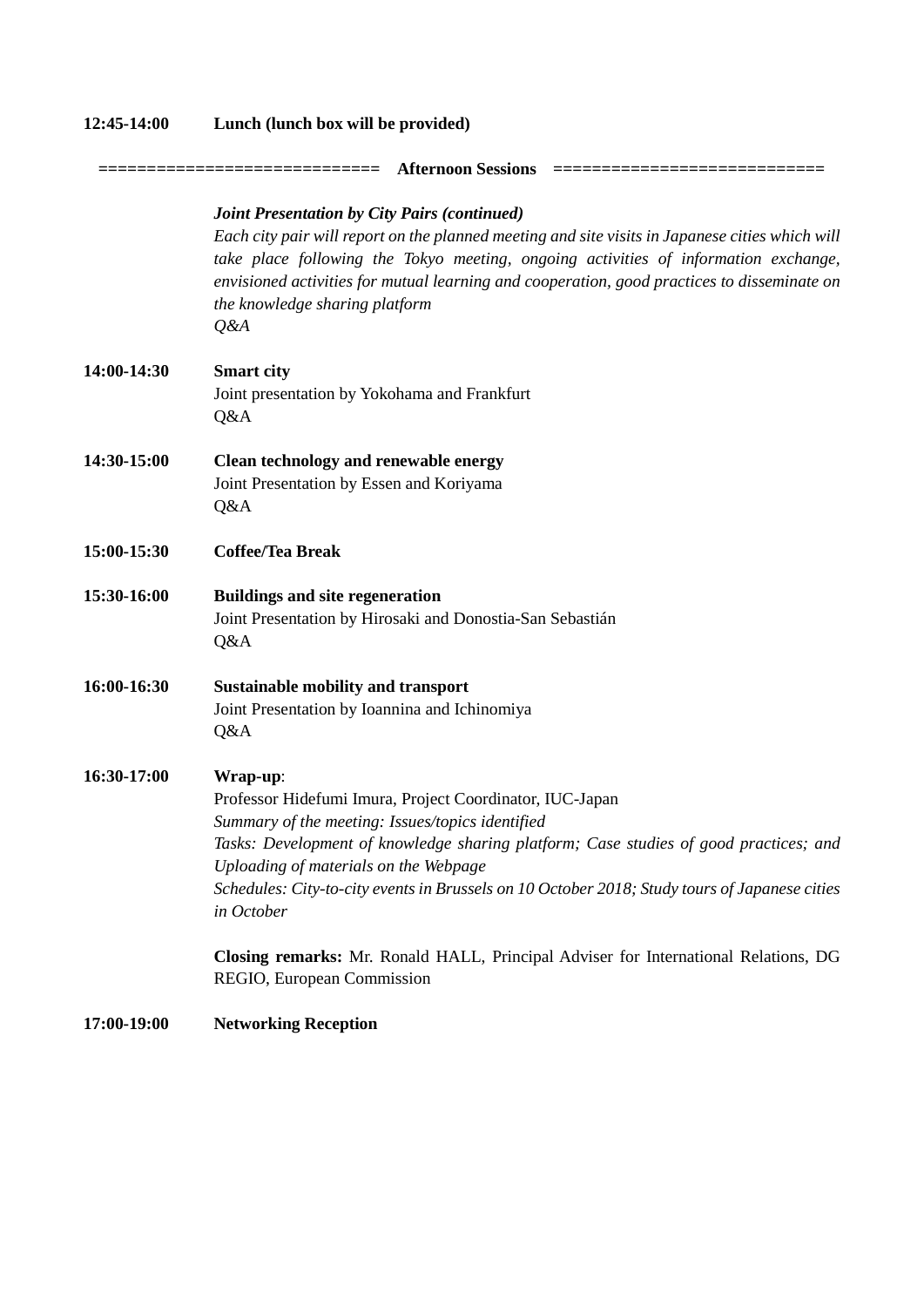## **Information about the Meeting Place**

## **Delegation of the EU to Japan**

## Address: 4-6-28 Minami-Azabu, Minato-ku, Tokyo

106-0047, Japan

The meeting will take place in the premise of Delegation of the EU to Japan. It is about 10 minutes' walk from the nearest Subway Hibiya Line Hiroo Station No.1 Exit. From the exit, please walk to the direction of the German Embassy, which is located in between the Hiroo Station and the Delegation.

It is 30 minutes by taxi, and costs about 1,500-2000 Yen from DAI-ICHI HOTEL ANNEX where most of the EU city participants will be staying.

Be sure to bring your passport or ID card. There will be security check at the entrance.

Delegation of the EU to Japan (Europa House)

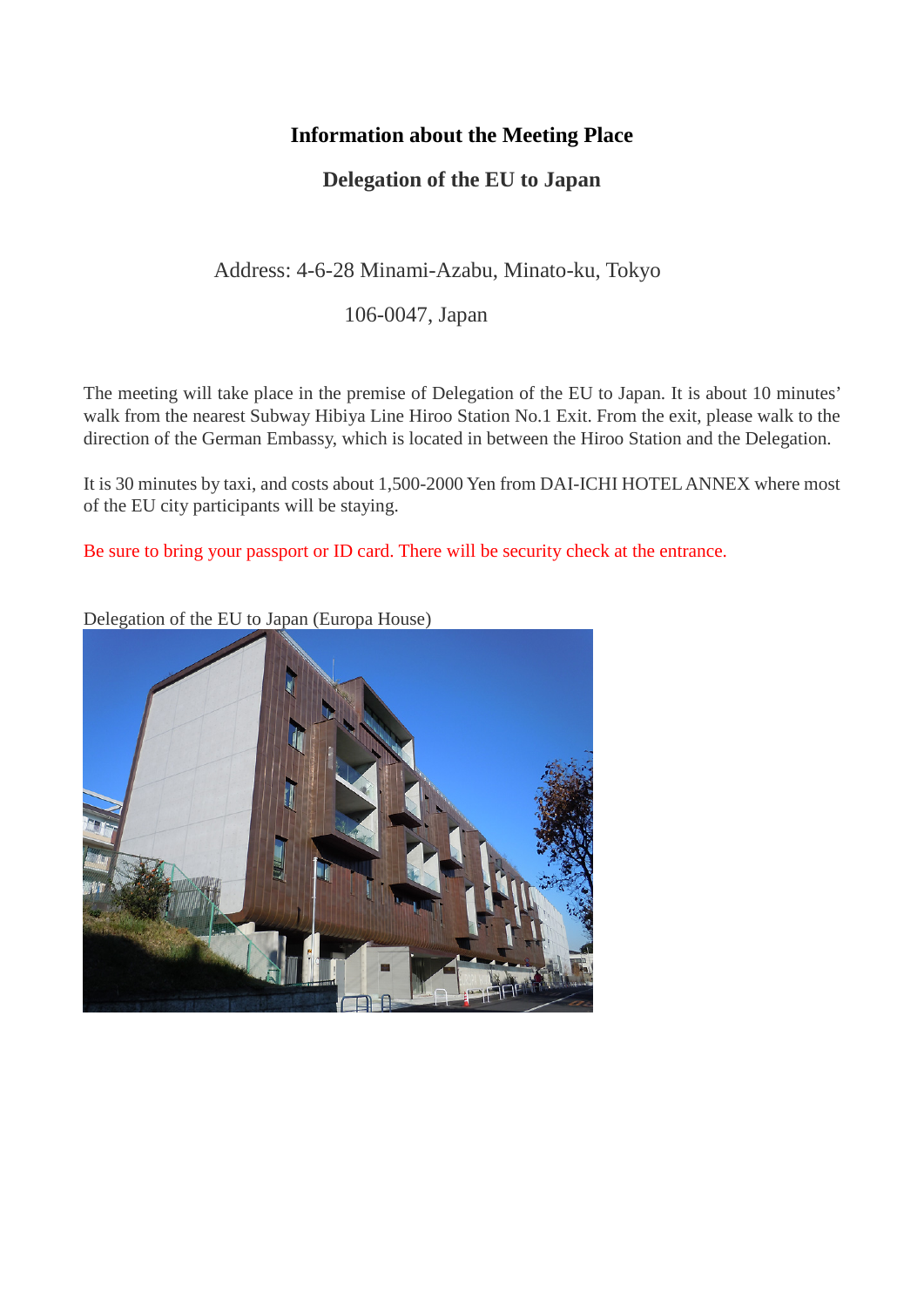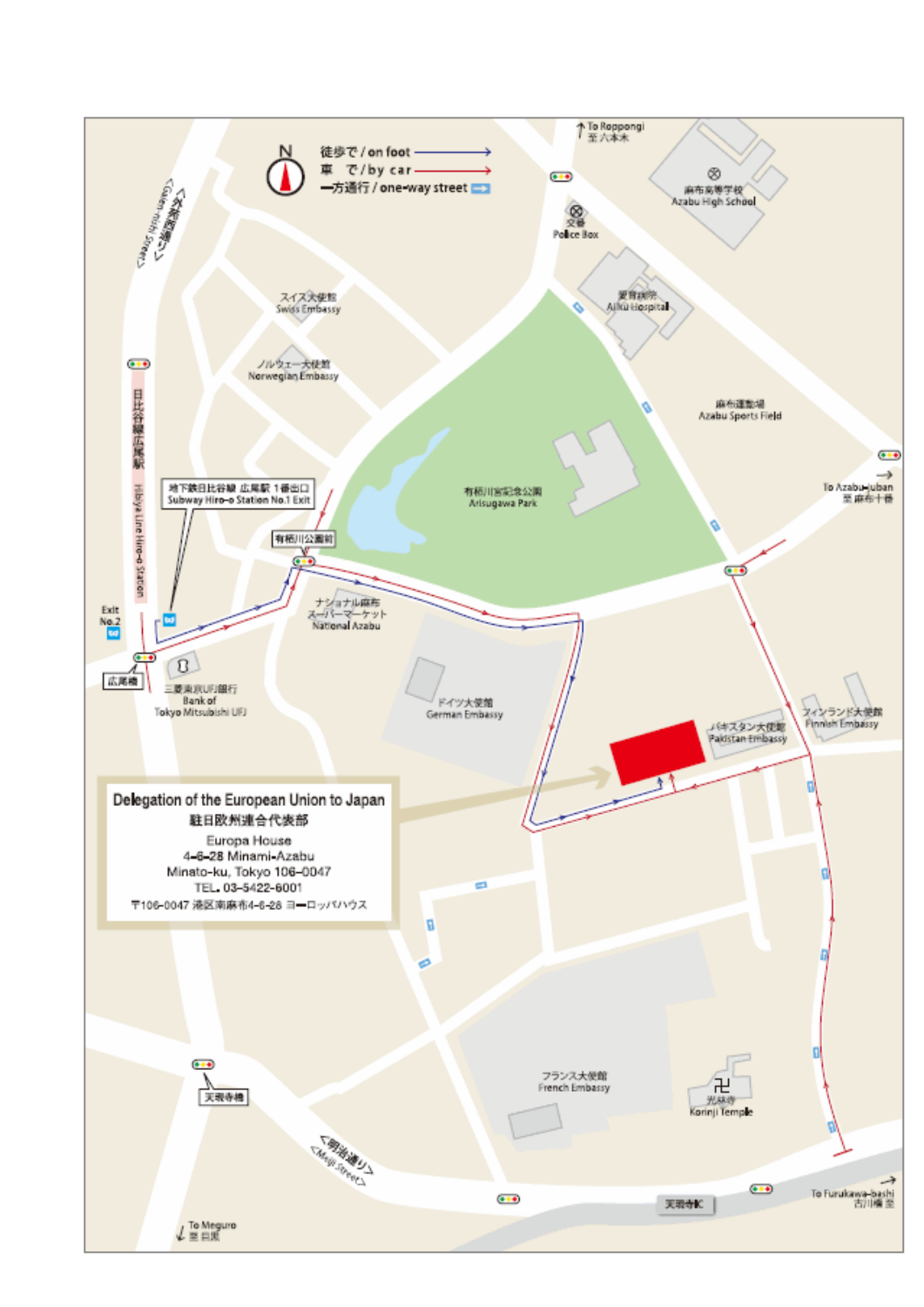# **List of Participants of EU and Japanese Pairings 2nd EU-Japan Cities Exchange Meeting**

# **23 April 2018**

## **EU Cities**

### **Ancona, Italy**

- Dr. Francesco Buoncompagni Coordinator of European Programs Office, City of Ancona and of Forum of Adriatic and Ionian Cities (faic.eu)
- Ms. Daniela Ghiandoni Director of Finance, Tasation and EU Programs Sector
- Dr. Claudio Centanni Responsible of Social Policies Office
- Ms. Maria Rita Venturni Responsible of Social Policies Office

### **Donostia-San Sebastian, Spain**

- Ms. Ana Maria Juaristi Head of the Environmental Health and Sustainability Service
- Ms. Juan Ignacio Gastanares Head of the Environmental Efficiency Section
- Mr. Iker Mardaraz Architect of the Energy Efficiency Section
- Mr. Asier Manuel Technical Architect of the Energy Efficiency Section

## **Essen City, Germany**

- Mr. Andreas Giga Department of Water Management
- Mr. Winfried Book EWG-Essen Economy Development Agency, Health Economy
- Ms. Verena Falb Energy Agency, NRW, National and international climate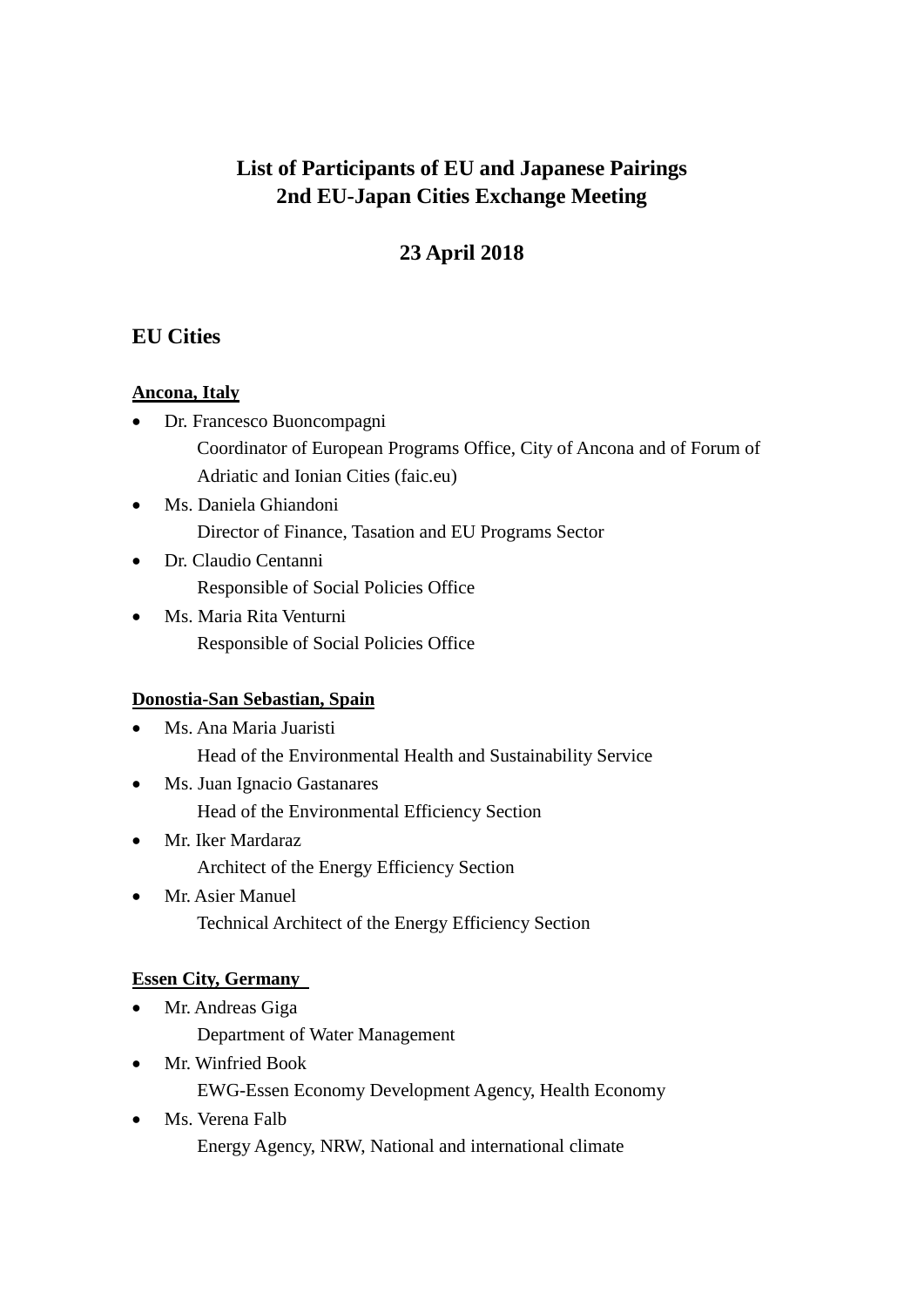- Prof. Dr. Klaus Görner Schientific Director, Gas-und Wareme-Institut Essen e.V.
- Prof. Dr. Wolfgang Sauerwein Essen University Hospital, Representative of the Faculty of Medicine of the University Duisburg-Essen

### **Frankfurt, Germany**

- Ms. Wiebke Fiebig Director of Municipal Energy Agency
- Mr. Max Weber Climate Protection Manager, Sustainable Business & Industrial Park
- Mr. Michael Broydo Staff member district heating, Mainova AG

#### **Ioannina, Greece**,

- Mr. Thomas Begkas Mayor
- Ms. Eleni Vasileiou Deputy Mayor of Green, Sustainable Urban Mobility-Traffic and Transportation Issues
- Ms. Vasiliki Mega Deputy Mayor of Rural Development, Primary Sector and Protection-Management of Water Resources
- Mr. Georgios Antoniou Deputy Mayor of Rural Development, Primary Sector and Protection-Management of Water Resources
- Mr. Tsakanikas Nikolaos Entrepreneur and representative of the Union of Chicken Farmers in Ioannina

## **Japanese Cities**

#### **Hirosaki City**

• Mr. Yutaka Yanagita Director of urban environmental